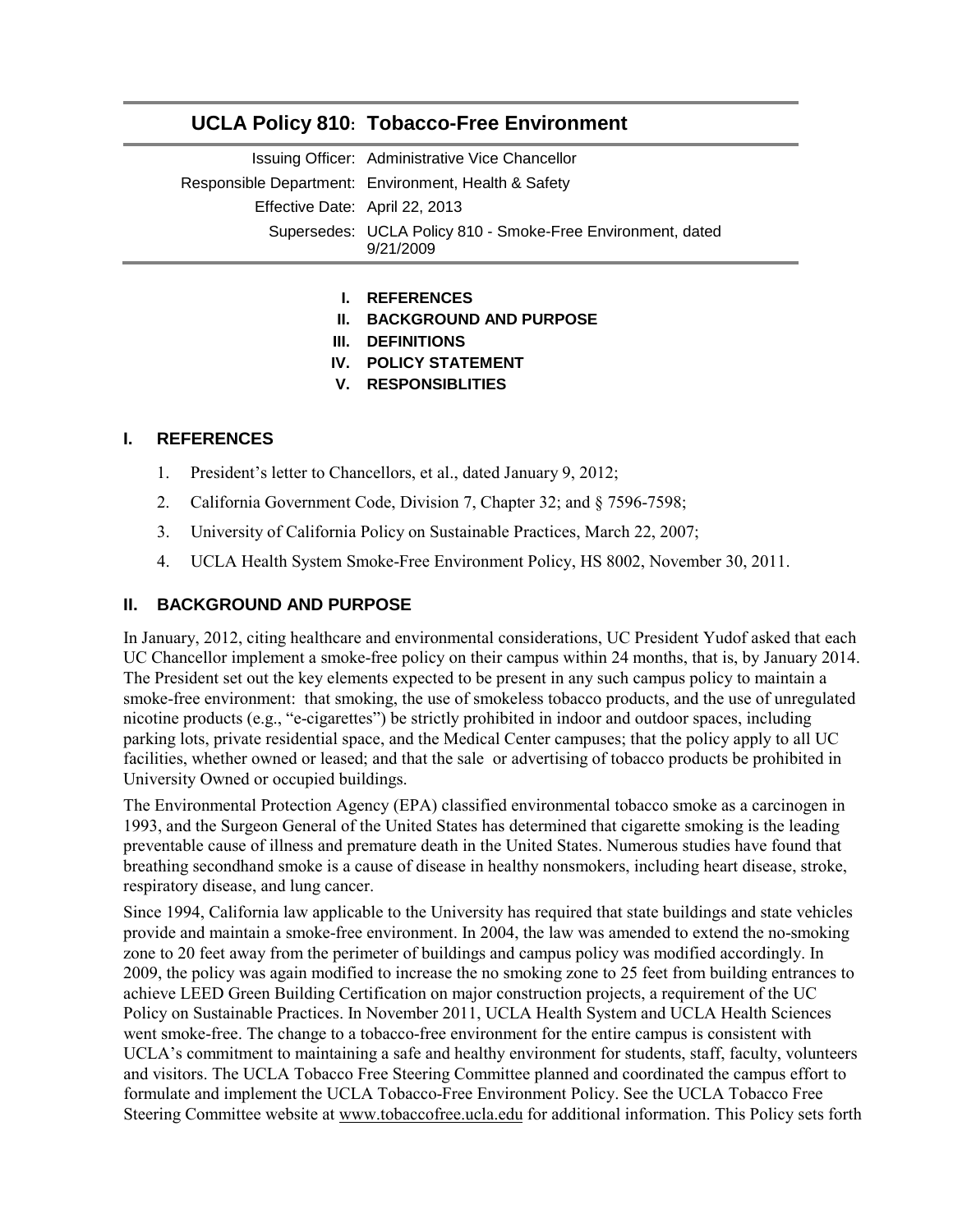the responsibilities of the members of the campus community in establishing and maintaining a tobaccofree campus environment.

## **III. DEFINITIONS**

For the purposes of this Policy, the following definitions shall apply:

**Tobacco Product** means any form of tobacco, including but not limited to cigarettes, cigars, pipes, water pipes (hookah), smokeless tobacco products and unregulated nicotine products (e.g., "e-cigarettes").

**Tobacco Use** means the act of using any Tobacco Product, including smoking, chewing, spitting, inhaling, ingesting, burning, or carrying any lighted or heated Tobacco Product.

**UCLA Owned or Leased Property** means a) all University property operated as part of the UCLA Campus, including campus buildings, private residential facilities, structures and facilities, parking structures and surface lots, and grounds areas; and b) all off-campus University owned or leased property or facilities operated by UCLA staff or faculty in support of UCLA administrative, teaching, research, medical care or other public service functions or private residential facilities for UCLA students, faculty and staff.

# **IV. POLICY STATEMENT**

Except as provided below, Tobacco Use is not permitted on any University Owned or Leased Property, including any portions of such Property that may have been previously designated smoking areas. The sale, advertising, promotion, or distribution of Tobacco Products is also prohibited on all University Owned or Leased Property.

Exceptions to the Tobacco-Free Environment Policy may be granted for the following reasons:

- 1. Tobacco Use may be permitted as required in connection with research approved by the UCLA Institutional Review Board.
- 2. Tobacco Use may be permitted for ceremonial use at the UCLA campus and other UCLA Owned or Leased Property with prior approval of the sponsoring department, the UCLA Events Office and the Fire Marshal's Office.

## **V. RESPONSIBILITIES**

- 1. Each member of the UCLA community, including, students, faculty, staff, and volunteers, is responsible for observing and adhering to the Tobacco-Free Environment Policy.
- 2. Vice Chancellors, Deans, and Department Heads have the responsibility to ensure that students, faculty, staff and visitors within their area are informed of the Policy; this includes:
	- a) Ensuring that the Policy is prominently posted and noted in handbooks, websites, catalogs, and in student, staff, and faculty recruitment materials within their area of responsibility;
	- b) Promulgating the Policy to all employees and students within their respective areas, including incorporating the Policy in appropriate student or employee recruitment or orientation programs; and
	- c) Ensuring that visitors who may attend programs or events, or are retained to stage events sponsored by the department, are notified of the Tobacco-Free Environment Policy and UCLA's requirement that all such visitors comply with the Policy.